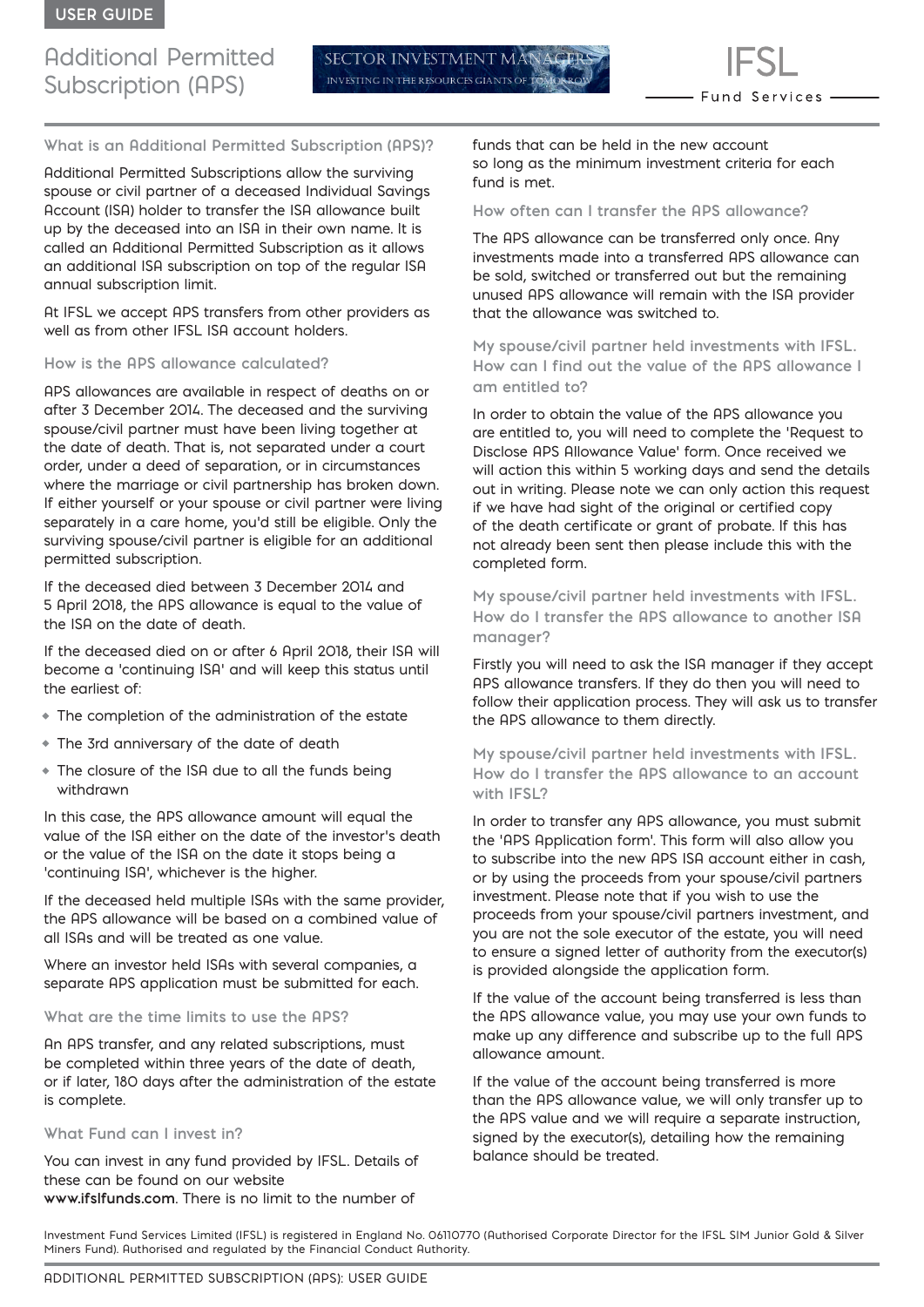# Additional Permitted Subscription (APS)

**My spouse/civil partner held investments with another ISA manager. How do I transfer the APS allowance to an account with IFSL?**

In order to transfer an APS allowance from another ISA manager, you must submit the 'APS Allowance Transfer form'. This form will also allow us to request the transfer of the APS allowance from the existing ISA manager to ourselves and to open an APS ISA account in your name.

The 'APS Allowance Transfer form' is for transfer purposes only. Once you have had confirmation from us that the APS account is open and the allowance has been transferred, you can subscribe to the account by completing the 'APS Application form' and submitting this along with payment.

**I have previously transferred an APS allowance into a new APS ISA account but I did not subscribe the full allowance. Can I add to it?**

Yes you can add to your existing APS allowance if your subscriptions to date are below the APS allowance transferred. To do this you must submit the 'APS Application form' each time you wish to subscribe more to your APS ISA account.

We can accept subscriptions within 3 years of the date of death or, if later, 180 days after the administration of the estate is complete.

Investment Fund Services Limited (IFSL) is registered in England No. 06110770 (Authorised Corporate Director for the IFSL SIM Junior Gold & Silver Miners Fund). Authorised and regulated by the Financial Conduct Authority.

**Marlborough House, 59 Chorley New Road, Bolton, BL1 4QP**

**Investor Support: 0808 178 9321**

**Email: enquiries@ifslfunds.com**  $(\circleda)$ 

**Website: www.ifslfunds.com**

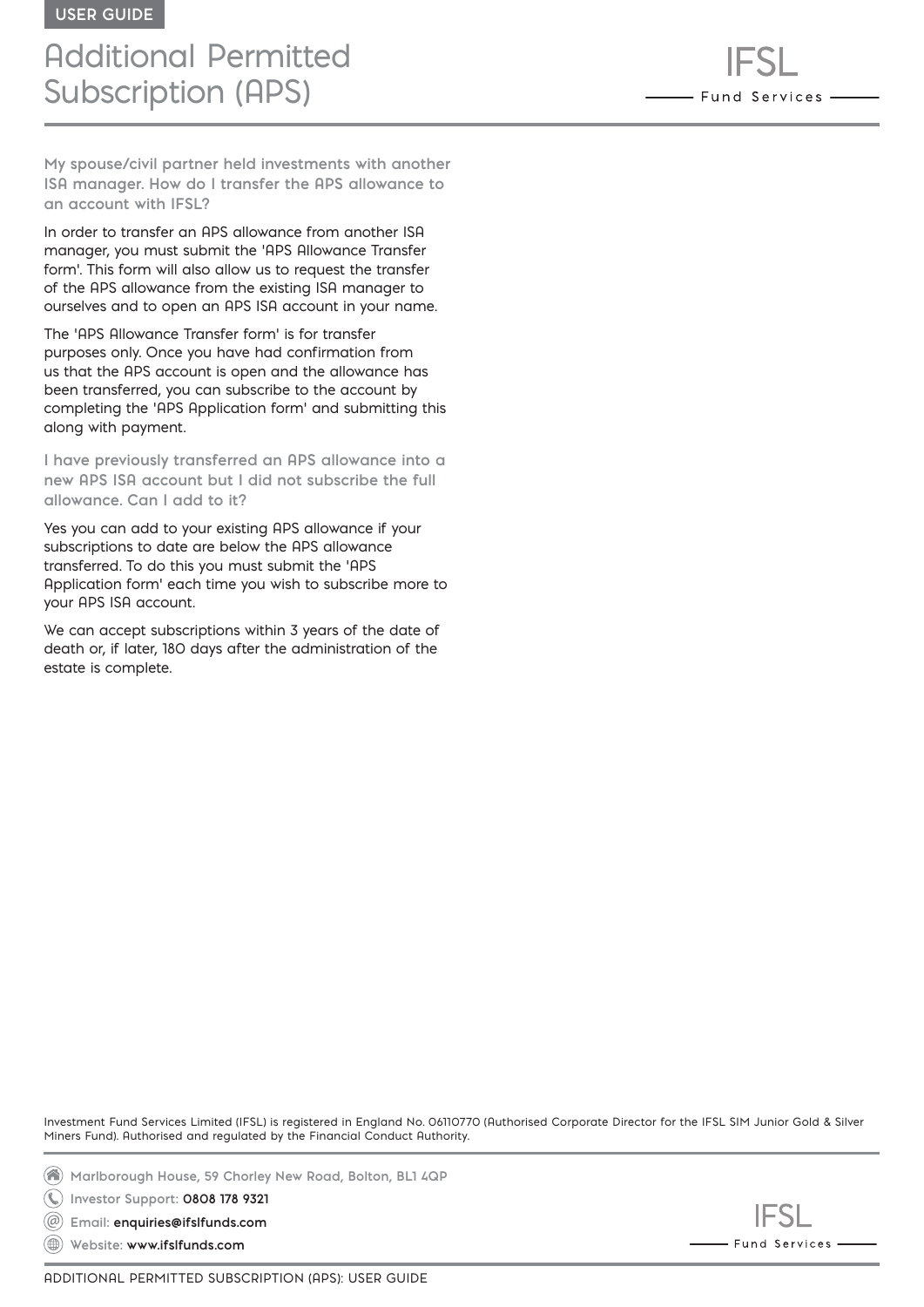# Additional Permitted Subscription (APS) Application Form

# **SECTION A**

# **PERSONAL DETAILS**

# **This section is mandatory**

Please provide all personal details of the surviving spouse/civil partner.

# **Client Identification**

In order to comply with Money Laundering Regulations we need to verify your identity. We do this by checking your details against an electronic identity verification platform. These checks won't have any impact on your credit rating. If we can't verify your identity we may write to you with further requirements.

#### **SECTION D INVESTMENT DETAILS**

#### **This section is mandatory**

Please provide details of how you are planning to subscribe into the APS account. This can either be in cash (option A), by using the proceeds of the deceased's account held with IFSL (option B), or a combination of both options. However the total amount invested cannot exceed the APS allowance transferred. If you choose to use the proceeds of the deceased's account held with IFSL, we will need to have a signed instruction from all executors.

Please also provide details of your investment choices. The SEDOL/ISIN of your chosen funds are available from your financial adviser. Alternatively they are available in the funds section of our website www.ifslfunds.com. Minimum investment requirements are also available on the website within each fund prospectus.

Settlement payment for any deals placed in cash should be sent to the following bank details:

**Account name - IFSL Client Account**

**Sort code 40-05-30** 

# **Account number 54597761**

Alternatively, payments made by cheque must be made payable to IFSL and must be drawn on an account in the name of the applicant.

Investment Fund Services Limited (IFSL) is registered in England No. 06110770 (Authorised Corporate Director for the IFSL SIM Junior Gold & Silver Miners Fund). Authorised and regulated by the Financial Conduct Authority.

Additional Permitted Subscription (APS) **IFSL Application Form** This form is to be used to open a stocks and shares ISA with IFSL for APS purposes by the surviving spouse/civil partner and to subscribe into this account. Alternatively, this form can be used to invest in to a stocks and shares ISA which has already been opened for APS purposes. An original or certified copy of the death certificate must be sent alongside this completed application form. Please complete this form in BLOCK CAPITALS and return to: IFSL, Marlborough House, 59 Chorley New Road, Bolton BL1 4QP, viā\email at dealing@ifslfunds.com, by facsimile on 01204 533045 or to your financial adviser **SECTIC** SONAL DETAILS - please complete this section in full as this is mandatory A Title  $\|\cdot\|$  / Surname Surname Surname Surname Surname Surname Surname Surname Surname Surname Surname Surname Surname Surname Surname Surname Surname Surname Surname Surname Surname Surname Surname Surname Surname Surnam Permanent residential address Postcode Nationality Date of birth **D D M M Y Y Y Y** National insurance number  $X \mid X \mid X \mid X \mid X \mid X \mid X \mid X$  If you do not have a NI number please tick this box Telephone numbe Email address Existing APS account number (if known) would you like to receive documentation related to your investments?  $\Box$  Post  $\Box$  Email  **SECTION B - DECEASED'S DETAILS – please complete this section in full as this is mandatory** Title Surname Forename(s) Permanent residential address at date of death B Postcode Nationality (Nationality of Nationality of Nationality of Nationality of Nationality of Nationality of Nationality (Nationality of Nationality of Nationality of Nationality of Nationality of Nationality of Nationa  $\blacksquare$   $\blacksquare$   $\blacksquare$   $\blacksquare$   $\blacksquare$   $\blacksquare$   $\blacksquare$   $\blacksquare$   $\blacksquare$   $\blacksquare$   $\blacksquare$   $\blacksquare$   $\blacksquare$   $\blacksquare$   $\blacksquare$   $\blacksquare$   $\blacksquare$   $\blacksquare$   $\blacksquare$   $\blacksquare$   $\blacksquare$   $\blacksquare$   $\blacksquare$   $\blacksquare$   $\blacksquare$   $\blacksquare$   $\blacksquare$   $\blacksquare$   $\blacksquare$   $\blacksquare$   $\blacksquare$   $\blacksquare$ **X X X X X X X X X** National insurance number (if known) **D D M M Y Y Y Y** Date of marriage or civil partnership between the investor and the deceased *Was the deceased an existing investor? If so, please provide their holder ID or account number (if known)* Deceased's holder ID / account number  **SECTION C - FINANCIAL ADVISER'S DETAILS – to be completed by your financial adviser if applicable** Adviser's name/firm C Adviser's firm stamp Adviser's email address FCA/FRN number Agency code (if known) *Please tick all which apply* Cancellation rights apply<br>  $\Box$  Cancellation rights apply<br>  $\Box$  Portfolio management service Exposure tion on the Discretion of the Portfolio management services and the Portfolio management services are the management services are the management services are the management services are the management services are Investment Fund Services Limited (IFSL) is registered in England No. 06110770 (Authorised Corporate Director for the IFSL SIM Junior Gold & Silver Miners Fund). Authorised and regulated by the Financial Conduct Authority. ADDITIONAL PERMITTED SUBSCRIPTION APPLICATION FORM PAGE 1 OF 3 **SECTION DETAILS - please provide PLEASE CHOOSE EITHER OPTION A OR OPTION B OPTION - Subscription using cash** D **I** (the investor) it is ubscribe  $\hat{E}$  from my APS allowance in respect of the deceased and wish to make  $\alpha$  subscription to my IFSL Stocks & Shares ISA in cash **OPTION B\* - Place the subscription using the proceeds from the deceased's account held with IFSL I (the investor) wish to sell £ /100% from the account held by the deceased named in Section B and use the proceeds to subscribe from my APS allowance to my IFSL Stocks & Shares ISA.** *\*In order to choose option B, a signed written instruction is required from all executors of the deceased's estate. If there are multiple executors for the deceased's estate, or you're not the executor, please provide a letter signed by all the executors, confirming that you, as the spouse or civil partner, have permission to sell from the deceased's account and subscribe into your APS allowance. We will also require an original or certified copy of the Grant of Probate if this has not previously been provided.* **PLEASE INDICATE HOW MUCH OF YOUR INVESTMENT YOU WISH TO INVEST IN EACH FUND Fund name SEDOL/ISIN of Fund % Split** 3. 4.

| S.                                                                                                                                                                                      |                                                                                                                                   |
|-----------------------------------------------------------------------------------------------------------------------------------------------------------------------------------------|-----------------------------------------------------------------------------------------------------------------------------------|
| Option R Payment can be sent via bank transfer to the 'IFSL - Client Rccount' Sort code 40-05-30 Rccount no.<br>54597761 and must include the main applicants full name as a reference. | 100%<br><b>TOTAL</b>                                                                                                              |
| Alternatively payment can be made by cheque, up to a maximum amount of £100.000.00, made payable                                                                                        |                                                                                                                                   |
| to IFSL. Please refer to the fund prospectus for minimum investment amounts.                                                                                                            |                                                                                                                                   |
|                                                                                                                                                                                         |                                                                                                                                   |
|                                                                                                                                                                                         | Please be aware that once a subscription to an APS allowance has been made, any future subscriptions under this APS/allowance     |
| MUST be made to IFSL using this Additional Permitted Subscriptions (APS) Application Form.                                                                                              |                                                                                                                                   |
|                                                                                                                                                                                         |                                                                                                                                   |
|                                                                                                                                                                                         |                                                                                                                                   |
|                                                                                                                                                                                         | SECTION E - INCOME INSTRUCTION & BANK DETAILS - please tick only one option. This section is mandatury                            |
| details which have been provided here.                                                                                                                                                  | When providing bank details please ensure these are accurate as we cannot accept any responsibility for payments made to is<br>mt |
|                                                                                                                                                                                         | ⊢                                                                                                                                 |
| <b>DEINVEST INCOME</b>                                                                                                                                                                  | PRY INCOME TO MY RANK ACA<br>OR                                                                                                   |
| (accumulation shares will be used where available)                                                                                                                                      | (see below)                                                                                                                       |
|                                                                                                                                                                                         | Cheques cannot be sent for dividend payments, if bank details are not provided income will be reinvested.                         |
|                                                                                                                                                                                         |                                                                                                                                   |
| Name of bank/building society                                                                                                                                                           |                                                                                                                                   |
| Name of account holder                                                                                                                                                                  |                                                                                                                                   |
| Bank account number                                                                                                                                                                     | Sort code X                                                                                                                       |
| Roll number / building society reference                                                                                                                                                |                                                                                                                                   |
|                                                                                                                                                                                         |                                                                                                                                   |
|                                                                                                                                                                                         |                                                                                                                                   |
|                                                                                                                                                                                         |                                                                                                                                   |
|                                                                                                                                                                                         |                                                                                                                                   |
|                                                                                                                                                                                         |                                                                                                                                   |
|                                                                                                                                                                                         |                                                                                                                                   |
|                                                                                                                                                                                         |                                                                                                                                   |
|                                                                                                                                                                                         |                                                                                                                                   |
|                                                                                                                                                                                         |                                                                                                                                   |
|                                                                                                                                                                                         |                                                                                                                                   |

ADDITIONAL PERMITTED SUBSCRIPTION APPLICATION FORM PAGE 2 OF 3

Investment Fund Services Limited (IFSL) is registered in England No. 06110770 (Authorised Corporate Director for the IFSL SIM Junior Gold & Silver

Miners Fund). Authorised and regulated by the Financial Conduct Authority.

- Fund Services -

# **SECTION B DECEASED'S DETAILS**

#### **This section is mandatory**

Please provide details of the deceased including, if known, the account number they held with us.

#### **SECTION C FINANCIAL ADVISER DETAILS**

If you are investing via a financial adviser they will need to complete this section.

# **SECTION E**

# **INCOME INSTRUCTION & BANK DETAILS**

#### **This section is mandatory**

Please let us know what you would like us to do with any income from your investment. If no bank account details are provided we are unable to pay out any income and this will instead be reinvested, using accumulation shares where available. Any payment made must be to an account held in your name. We are unable to offer dividend payments by cheque.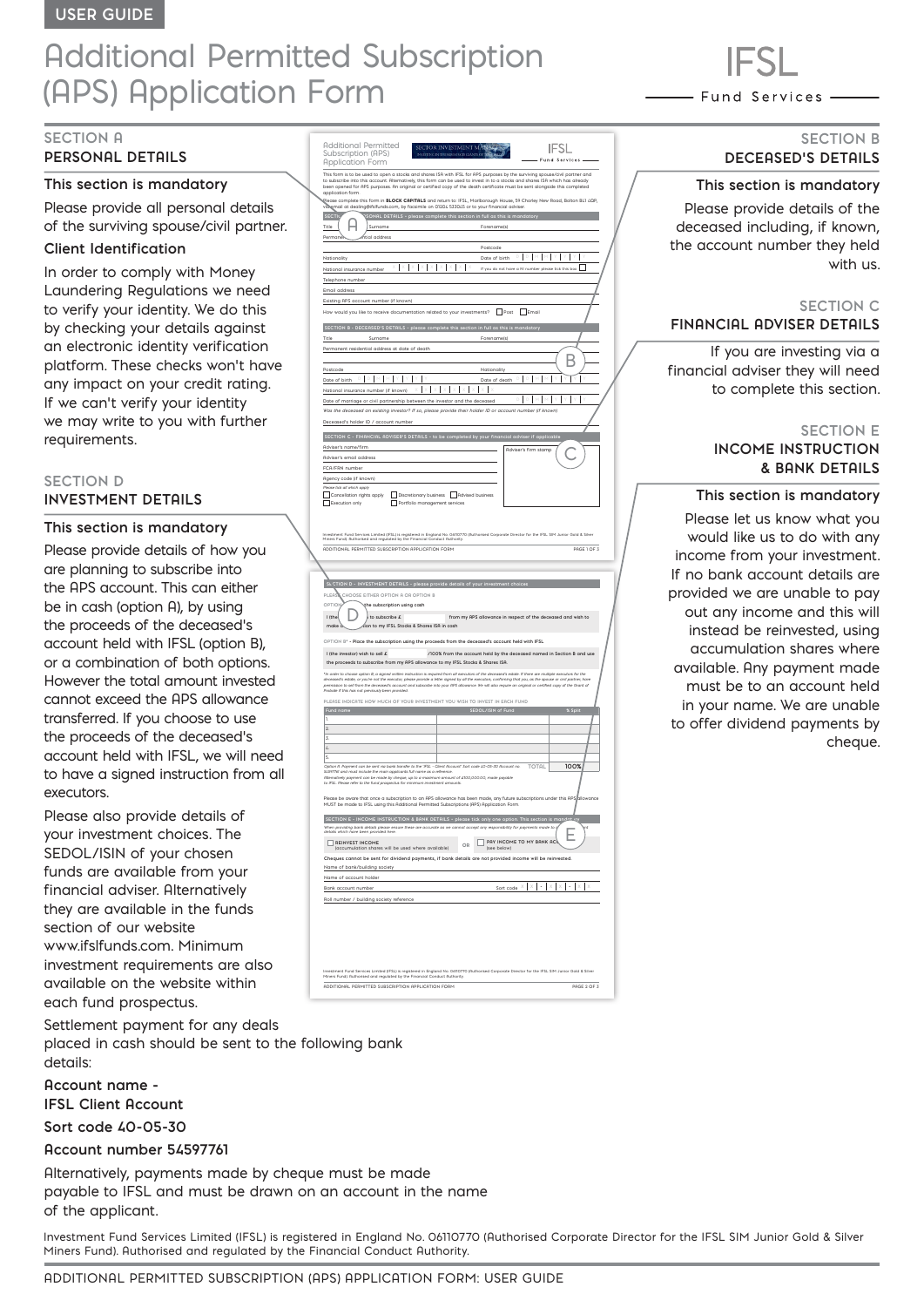| <b>SECTION F</b><br><b>PRIVACY NOTICE</b>                                                                              | <b>SECTION F - PRIVACY NOTICE</b><br>We're committed to processing the personal data that you provide to us in line with the latest data protection and data<br>privacy legislation in force within the United Kingdom. We'll use your information in order to provide the service detailed in<br>this Applicati-<br>erm and to administer your investments, communicate with you and provide information on our products                                                                                                                                                                                                                                                                                                                                                                                                                                                                                                                                                                                                                                                                                                                                                                                                                                                                                                                                                                                                                                                                                                                                                                                                                                                                                                                                                                                                                                                                                                                                                                                                                                                                                                                                                                                                                                                                                                                                                                                                                                                                                                       |
|------------------------------------------------------------------------------------------------------------------------|---------------------------------------------------------------------------------------------------------------------------------------------------------------------------------------------------------------------------------------------------------------------------------------------------------------------------------------------------------------------------------------------------------------------------------------------------------------------------------------------------------------------------------------------------------------------------------------------------------------------------------------------------------------------------------------------------------------------------------------------------------------------------------------------------------------------------------------------------------------------------------------------------------------------------------------------------------------------------------------------------------------------------------------------------------------------------------------------------------------------------------------------------------------------------------------------------------------------------------------------------------------------------------------------------------------------------------------------------------------------------------------------------------------------------------------------------------------------------------------------------------------------------------------------------------------------------------------------------------------------------------------------------------------------------------------------------------------------------------------------------------------------------------------------------------------------------------------------------------------------------------------------------------------------------------------------------------------------------------------------------------------------------------------------------------------------------------------------------------------------------------------------------------------------------------------------------------------------------------------------------------------------------------------------------------------------------------------------------------------------------------------------------------------------------------------------------------------------------------------------------------------------------------|
| Please inform us if you wish to be<br>kept informed of our investment<br>products and services.                        | and servir<br>u request it, to meet our legal obligations and for the purposes of fraud prevention.<br>Our full<br>It's importo<br>ou understand how the personal information you give us will be used. We strongly advise that you read(<br>our full Privacy Notice, which you can find on our website at www.ifsifunds.com, or you can ask us for a copy.<br>COMMUNICATING WITH YOU INCLUDING DIRECT MARKETING<br>We'd like to let you know about IFSL investment products and services we think would be of interest to you. However, we'll<br>only contact you if you consent by ticking the boxes below.<br>Your marketing preferences<br>I'm happy for IFSL to contact me in the following ways about investment products, services and promotional offers that may<br>be of interest.                                                                                                                                                                                                                                                                                                                                                                                                                                                                                                                                                                                                                                                                                                                                                                                                                                                                                                                                                                                                                                                                                                                                                                                                                                                                                                                                                                                                                                                                                                                                                                                                                                                                                                                                    |
| <b>SECTION G</b><br><b>DECLARATION</b>                                                                                 | Please tick here: By post   By phone   By email  <br>You can withdraw your consent at any time by letting us know by post, phone or email. Please note we will continue to<br>contact you with information relevant to the operation and maintenance of your account as required by law.<br>SECTION G - DECLARATION - please ensure that you read and sign this section as this is mandatory.<br>. I declare that I have read and understood the relevant Key Investor Information Document (KIID), the Supplementary                                                                                                                                                                                                                                                                                                                                                                                                                                                                                                                                                                                                                                                                                                                                                                                                                                                                                                                                                                                                                                                                                                                                                                                                                                                                                                                                                                                                                                                                                                                                                                                                                                                                                                                                                                                                                                                                                                                                                                                                           |
| This section is mandatory<br>Please ensure you read this<br>section fully and sign & date in<br>the appropriate place. | nent (SID) and the IFSL Terms & Conditions and agree to be bound to these.<br>Information<br>ese documents form part of the terms and conditions of my investment in the fund(s) and are available<br>underst<br>of Wess<br>* I acknow<br>the full prospectus of the relevant fund(s) (which includes the risk warnings relevant to the fund(s) along/<br>etifimum investment amounts of the fund(s) and the dealing time deadlines for processing of subscriptions),<br>with details<br>are available from IFSL and also at www.ifslfunds.com<br>. To the best of my knowledge and belief, all statements made in this application form are true and correct and I shall inform<br>the plan manager immediately of any changes herein<br>+1 apply to subscribe to a stocks & shares ISA for the APS allowance stated above<br>. I hereby authorise IFSL:<br>(i) to hold my cash subscription, ISA investments, interest, dividends and any other rights or proceeds in respect of those<br>investments and any other cash<br>(ii) to make on my behalf any claims or relief from tax in respect of ISA investments<br>« I have read the IFSL Privacy Notice concerning the use of my personal data<br>+ I declare that I am 18 years of age or over<br>. I confirm that I am not a US Person (either a resident or citizen) and acknowledge that US Persons cannot hold shares/units in<br>the fund(s)<br>+1 declare that this subscription is being made under the provisions of regulation SDDA of the ISA regulations (additional<br>permitted subscription)<br>. This subscription is being made as cash within 3 years of the date of death, or if later, 180 days of the completion of the<br>administration of the estate (where the deceased died in the period beginning with 3 December 2014 and ending on 5 April<br>2015, the deceased is treated as dying on 6 April 2015)<br>* All subscriptions made, and to be made, belong to me<br>« I am the surviving spouse/civil partner of the deceased<br>. I was living with the deceased within the meaning of Section 1011 of the Income Tax Act 2007 at the date of the deceased's<br>death (e.g. we were not separated under a court order, under a deed of separation, or in circumstances where the marriage<br>or civil partnership had broken down)<br>. I acknowledge that, if multiple ISA's were held by the deceased with their ISA provider, the value of those ISA's will be<br>combined to form one overall QPS allowance<br>is his hot of other hot o |

 $\blacksquare$ Dote  $\begin{bmatrix} \square & \square & \square & \square & \top \end{bmatrix} \begin{bmatrix} \triangledown & \square & \square & \top \end{bmatrix} \begin{bmatrix} \triangledown & \square & \top \end{bmatrix} \begin{bmatrix} \triangledown & \square & \top \end{bmatrix} \begin{bmatrix} \triangledown & \square & \top \end{bmatrix} \begin{bmatrix} \triangledown & \square & \top \end{bmatrix}$ ADDITIONAL PERMITTED SUBSCRIPTION APPLICATION FORM PAGE 3 OF 3 Investment Fund Services Limited (IFSL) is registered in England No. 06110770 (Authorised Corporate Director for the IFSL SIM Junior Gold & Silver Miners Fund). Authorised and regulated by the Financial Conduct Authority.

**WHAT IS A KIID & SID?**

The KIID (Key Investor Information Document) is a document which gives key information about a fund(s) including the nature and risk of the fund. The SID (Supplementary Information Document) is a document which provides additional useful information you should be aware of before investing with IFSL. These documents are available within the funds section of our website **www.ifslfunds.com** and

**must be read before submitting the application**.

Investment Fund Services Limited (IFSL) is registered in England No. 06110770 (Authorised Corporate Director for the IFSL SIM Junior Gold & Silver Miners Fund). Authorised and regulated by the Financial Conduct Authority.

**Marlborough House, 59 Chorley New Road, Bolton, BL1 4QP Investor Support: 0808 178 9321**

Have you read, signed & dated the declaration?

**Email: enquiries@ifslfunds.com**

certificate for the deceased?

**Website: www.ifslfunds.com**

**CHECKLIST**



Have you read the KIID, SID and T&Cs for the fund(s) you are investing in?

Have you provided up to date bank details if you wish to have your income paid out to you? Without bank details any income will be

Have you provided either the original or a certified copy of the death

If you are investing using the proceeds from the deceased's account with us, have you provided either the original or certified copy of probate?

reinvested using accumulation shares where available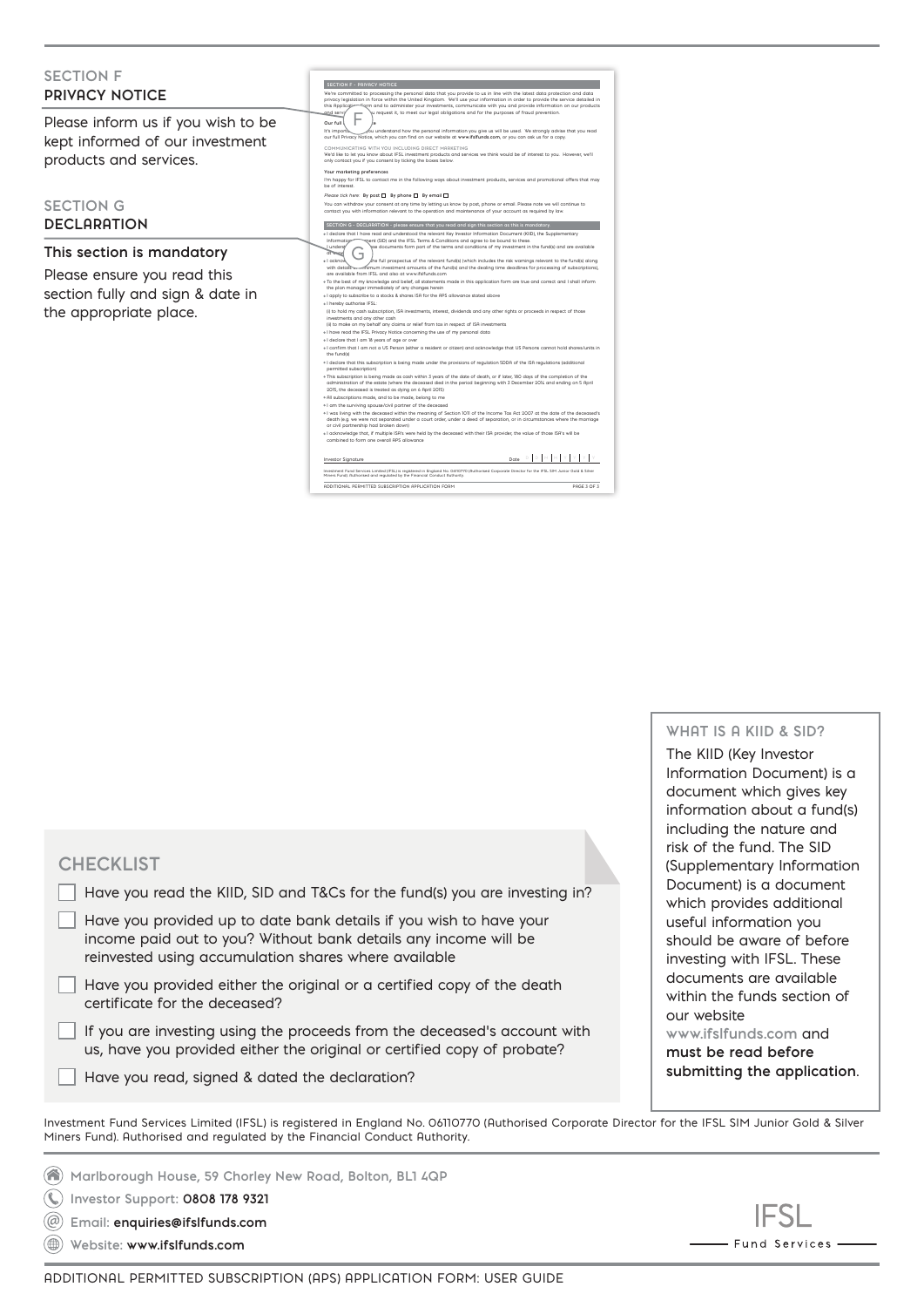# Additional Permitted Subscription (APS) Allowance Transfer Form

- Fund Services -

# **SECTION A PERSONAL DETAILS**

# **This section is mandatory**

Please provide all personal details of the surviving spouse/civil partner.

# **Client Identification**

In order to comply with Money Laundering Regulations we need to verify your identity. We do this by checking your details against an electronic identity verification platform. These checks won't have any impact on your credit rating. If we can't verify your identity we may write to you with further requirements.

# **SECTION D APS ELIGIBILITY DECLARATION**

#### **This section is mandatory**

Please read this section in full and sign where applicable. This section confirms that the applicant is eligible to transfer the APS allowance in respect of the deceased.

# **SECTION F PRIVACY NOTICE**

Please inform us if you wish to be kept informed of our investment products and services.

| Hdditional Permitted<br>SECTOR INVESTMENT<br>Subscription (APS) Allowance<br>ISTING IN THE RESOURCES GALNES<br>Fund Services                                                                                                                                                                                                 |
|------------------------------------------------------------------------------------------------------------------------------------------------------------------------------------------------------------------------------------------------------------------------------------------------------------------------------|
| Transfer Form<br>This form is to be used by the surviving spouse/civil partner to transfer any inherited APS allowance into an IFSL stocks and                                                                                                                                                                               |
| shares ISA from another ISA provider. If there are multiple ISA providers to be transferred then a form should be submitted for<br>each one.<br>Please refer to the APS user guide which can be found in the literature section at www.ifsIfunds.com.                                                                        |
| Please complete this form in <b>BLOCK CAPITALS</b> and return to: IFSL, Marlborough House, 59 Chorley New Road, Bolton BL1 4QP,<br>lig email at dealing@ifsIfunds.com, by facsimile on 01204 533045 or to your financial adviser.                                                                                            |
| <b>SECTI</b><br>SONAL DETAILS - please complete this section in full as this is mandatory                                                                                                                                                                                                                                    |
| Surname<br>Title<br>Forename(s)<br>tial address<br>Perman                                                                                                                                                                                                                                                                    |
| Postcode<br>b.                                                                                                                                                                                                                                                                                                               |
| Date of birth<br>Nationality<br>If you do not have a NI number please tick this box<br>National insurance number                                                                                                                                                                                                             |
| Telephone number<br>Email address                                                                                                                                                                                                                                                                                            |
| Are you an existing investor? If so, please provide your holder ID or account number (if known)                                                                                                                                                                                                                              |
| Existing holder ID / account number (if known)<br>How would you like to receive documentation related to your investments? Post Figures                                                                                                                                                                                      |
| I apply to transfer the APS allowance from my late spouse/civil partner's account into a Stocks & Shares ISA                                                                                                                                                                                                                 |
| SECTION B - DECERSED'S DETAILS - please complete this section in full as this is mandatory                                                                                                                                                                                                                                   |
| Title<br>Surname<br>Forename(s)<br>Permanent residential address at date of death                                                                                                                                                                                                                                            |
| Nationality<br>Postcode                                                                                                                                                                                                                                                                                                      |
| Date of birth $\Box$ $\Box$ $\Box$ $\Box$ $\Box$<br>Y<br>Date of death                                                                                                                                                                                                                                                       |
| $x \times x \times x$<br>National insurance number (if known)<br>X<br>Date of marriage or civil partnership between the investor and the deceased                                                                                                                                                                            |
| SECTION C - FINANCIAL ADVISER'S DETAILS - to be completed by your financial adviser if applicabl                                                                                                                                                                                                                             |
| Adviser's name/firm<br>Adviser's firm stamp                                                                                                                                                                                                                                                                                  |
| Adviser's email address<br>FCA/FRN number                                                                                                                                                                                                                                                                                    |
| Agency code (if known)<br>Please tick all which apply                                                                                                                                                                                                                                                                        |
| Cancellation rights apply<br>Discretionary business Advised business<br>Portfolio management services<br>ſ<br>Execution only<br>г                                                                                                                                                                                            |
|                                                                                                                                                                                                                                                                                                                              |
| stiment Fund Services Limited (IFSL) is registered in England No. 06110770 (Authorised Corporate Director for the IFSL SIM Junior Gold & Silver<br>Iers Fund). Authorised and regulated by the Financial Conduct Authority.                                                                                                  |
| ADDITIONAL PERMITTED SUBSCRIPTION (APS) ALLOWANCE TRANSFER FORM<br>PAGE 1 OF 3                                                                                                                                                                                                                                               |
|                                                                                                                                                                                                                                                                                                                              |
|                                                                                                                                                                                                                                                                                                                              |
|                                                                                                                                                                                                                                                                                                                              |
| CTION D - APS ELIGIBILITY DECLARATION - this section is mandatory and is to confirm that the investor is eligible<br>L'ansfer an APS allowance in respect of the deceased named in section B<br>I (the invest<br>eclare that                                                                                                 |
| + I am t<br>pouse/civil partner of the deceased<br>deceased within the meaning of Section 1011 of the Income Tax Act 2007 at the date of the deceased's<br>· I was                                                                                                                                                           |
| death<br>hot separated under a court order, under a deed of separation, or in circumstances where the marriage or/<br>civil partites and had broken down)                                                                                                                                                                    |
| . I have not subscribed to and will not subscribe the additional permitted subscription allowance with the existing ISA provider<br>of the deceased in respect of the deceased named on this application<br>· I intend to make an additional permitted subscription application to IFSL                                      |
| * The subscription is being made within 3 years of the date of death or, if later, 180 days of the completion of the administration<br>of the estate                                                                                                                                                                         |
| * All subscriptions made, and to be made, belong to me                                                                                                                                                                                                                                                                       |
| $\textbf{Date} \quad \mathbb{D} \quad \mathbb{D} \quad \mathbb{M} \quad \mathbb{M} \quad \mathbb{V} \quad \mathbb{V}$<br><b>Investor Signature</b>                                                                                                                                                                           |
| SECTION E - APS ALLOWANCE TRANSFER INSTRUCTION TO ISA MANAGER OF THE DECEASED - please ensure that                                                                                                                                                                                                                           |
| I hereby authorise the below existing ISA provider of the deceased (as detailed in section B) to provide IFŞ<br>information, written or non-written, concerning the APS allowance and former ISA in respect of myself (the deceased and to accept any instruction from them relating to the APS allowance being transferred. |
| Name of ISA Manager                                                                                                                                                                                                                                                                                                          |
| Address of ISA Manager<br>Post Code                                                                                                                                                                                                                                                                                          |
| Telephone Number                                                                                                                                                                                                                                                                                                             |
| <b>Account Number(s)</b><br>Approximate value (if known) £                                                                                                                                                                                                                                                                   |
| Date<br>Slignature                                                                                                                                                                                                                                                                                                           |
| SECTION F - PRIVACY NOTH                                                                                                                                                                                                                                                                                                     |
| we're g<br>n in force within the United Kingdom. We'll use your information in order to provide the service detailed<br>priv<br>in th<br>orm and to administer your investments, communicate with you and provide information on our products                                                                                |
| n you request it, to meet our legal obligations and for the purposes of fraud prevention.<br>and<br>Our full Privacy Notice                                                                                                                                                                                                  |
| It's important that you understand how the personal information you give us will be used. We strongly advise that you read<br>our full Privacy Notice, which you can find on our website at www.ifsifunds.com, or you can ask us for a copy.                                                                                 |
| COMMUNICATING WITH YOU INCLUDING DIRECT MARKETING<br>We'd like to let you know about IFSL investment products and services we think would be of interest to you. However, we'll                                                                                                                                              |
| only contact you if you consent by ticking the boxes below.<br>Your marketing preferences                                                                                                                                                                                                                                    |
| I'm happy for IFSL to contact me in the following ways about investment products, services and promotional offers that may<br>be of interest.                                                                                                                                                                                |
| Please tick here: By post □ By phone □ By email □<br>You can withdraw your consent at any time by letting us know by post, phone or email. Please note we will continue to                                                                                                                                                   |
| contact you with information relevant to the operation and maintenance of your account as required by law.                                                                                                                                                                                                                   |
| Investment Fund Services Limited (IFSL) is registered in England No. 06110770 (Ruthorised Corporate Director for the IFSL SIM Junior Gold & Silver<br>Miners Fund). Authorised and regulated by the Financial Conduct Ruthority.<br>ADDITIONAL PERMITTED SUBSCRIPTION (APS) ALLOWANCE TRANSFER FORM<br>PAGE 2 OF 3           |

 $\overline{1}$ 

# **SECTION B DECEASED'S DETAILS**

# **This section is mandatory**

Please provide details of the deceased including, if known, the account number they held with us.

# **SECTION C FINANCIAL ADVISER DETAILS**

If you are investing via a financial adviser they will need to complete this section.

#### **SECTION E**

**APS ALLOWANCE TRANSFER INSTRUCTION TO ISA MANAGER OF THE DECEASED**

#### **This section is mandatory**

Please provide details of the ISA manager who currently holds the ISA account of the deceased whose allowance you wish to transfer. If there are multiple ISA managers for the deceased you will need to submit separate forms for each one.

Investment Fund Services Limited (IFSL) is registered in England No. 06110770 (Authorised Corporate Director for the IFSL SIM Junior Gold & Silver Miners Fund). Authorised and regulated by the Financial Conduct Authority.